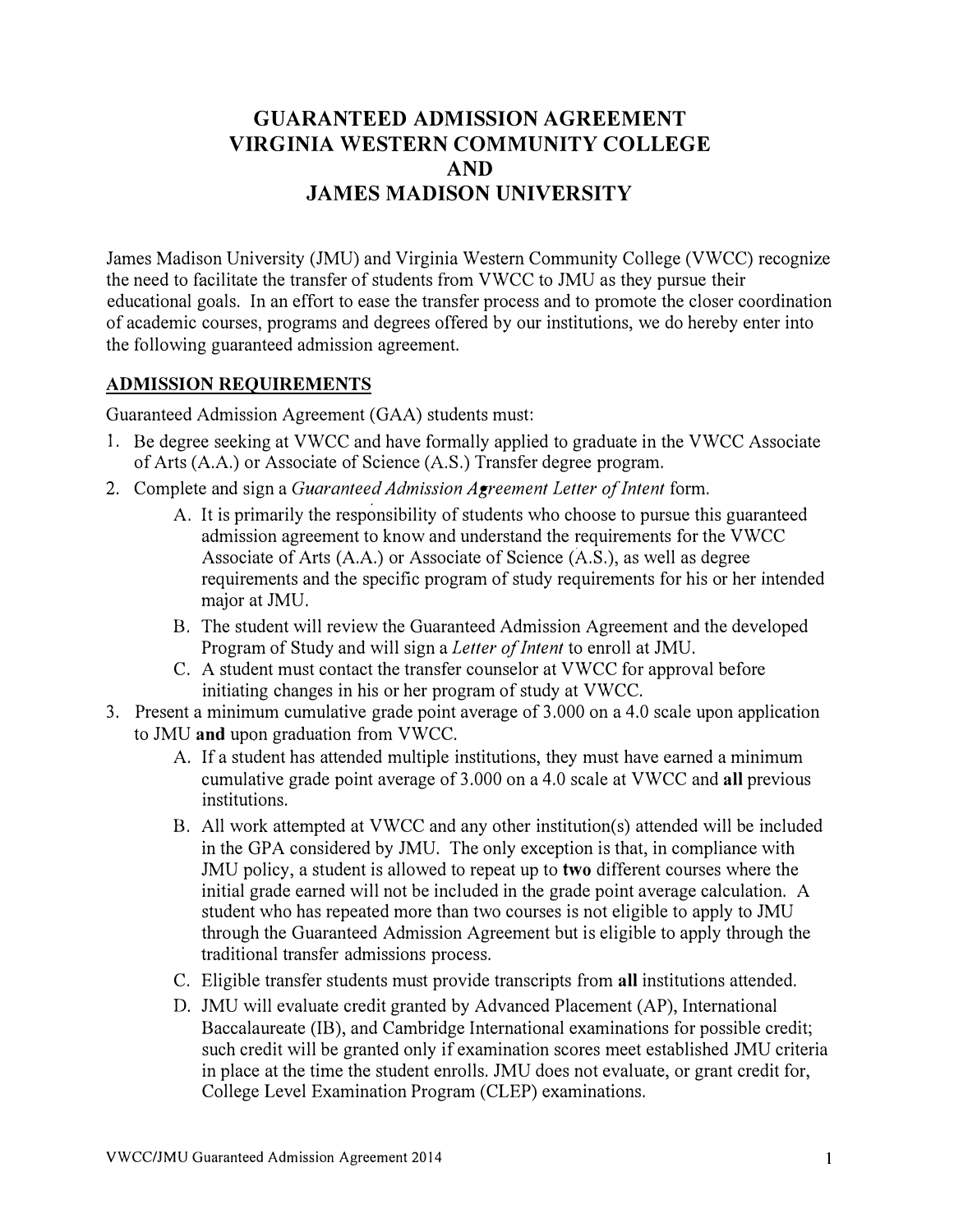- **4. Earn no grade lower than a "C" in any course at VWCC, or any previous institution, that has not been repeated and the grade replaced at the time of application.**
- **5. Earn a minimum of a 3.000 GPA in the core academic area courses (language, lab science, math, and social science).** 
	- **A. At least one college-level transferable course must be completed in each of the core academic areas.**
	- **B. If one or more of these core requirements remain to be completed at the time the**  *JMU Application for Admission* **is submitted, final acceptance to James Madison University could be delayed or deferred.**
	- **C. A student who employs AP, IB, or Cambridge International exam credits to completely fulfill any of the core academic areas (language, lab science, math or social science) of the approved Associates degree(s) may not be eligible for participation in the GAA. AP, IB, and Cambridge International exam scores must be in accordance with JMU policy in order for a student to be eligible for participation in the GAA. Students must submit AP, IB, and Cambridge International exam scores by the stated admissions application deadline for consideration.**
	- **D. A student who employs CLEP credit to completely fulfill any of the core academic areas (language, lab science, math or social science) of the approved Associates degree(s) is not eligible for participation in the GAA.**
- **6. Submit the** *JMU Application for Admission* **and request that all previously attended colleges/universities submit an official transcript to JMU' s Office of Admissions upon completing a minimum of 45 credit hours. The** *JMU Application for Admission* **and all transcripts must be submitted by February 1 for the following summer term; by March 1 for the following fall semester; and by October 15 for the following spring semester (ability to start at JMU in the spring term is subject to space availability),** 
	- **A. Students who have completed all requirements of the GAA by the end of the spring term will be given priority for the upcoming fall semester. Students who complete the requirements for the GAA during the summer and want to a start at JMU in the fall will be considered on a space available basis. Students who complete the GAA requirements in the fall may need to wait until the following summer or fall terms to start their course work at JMU.** 
		- **♦ Students completing the requirements for the GAA during the summer who wish to enter JMU for the fall semester must have no more than two courses left to complete during the summer session.**
- **7. Notify the JMU Community College Transfer Adviser if participation in the Guaranteed Admission Agreement is to be terminated.**

### **EXCLUSIONS TO THE GUARANTEED ADMISSION AGREEMENT**

**1. Students who were previously enrolled at JMU and transferred to VWCC are not eligible for participation in the GAA.**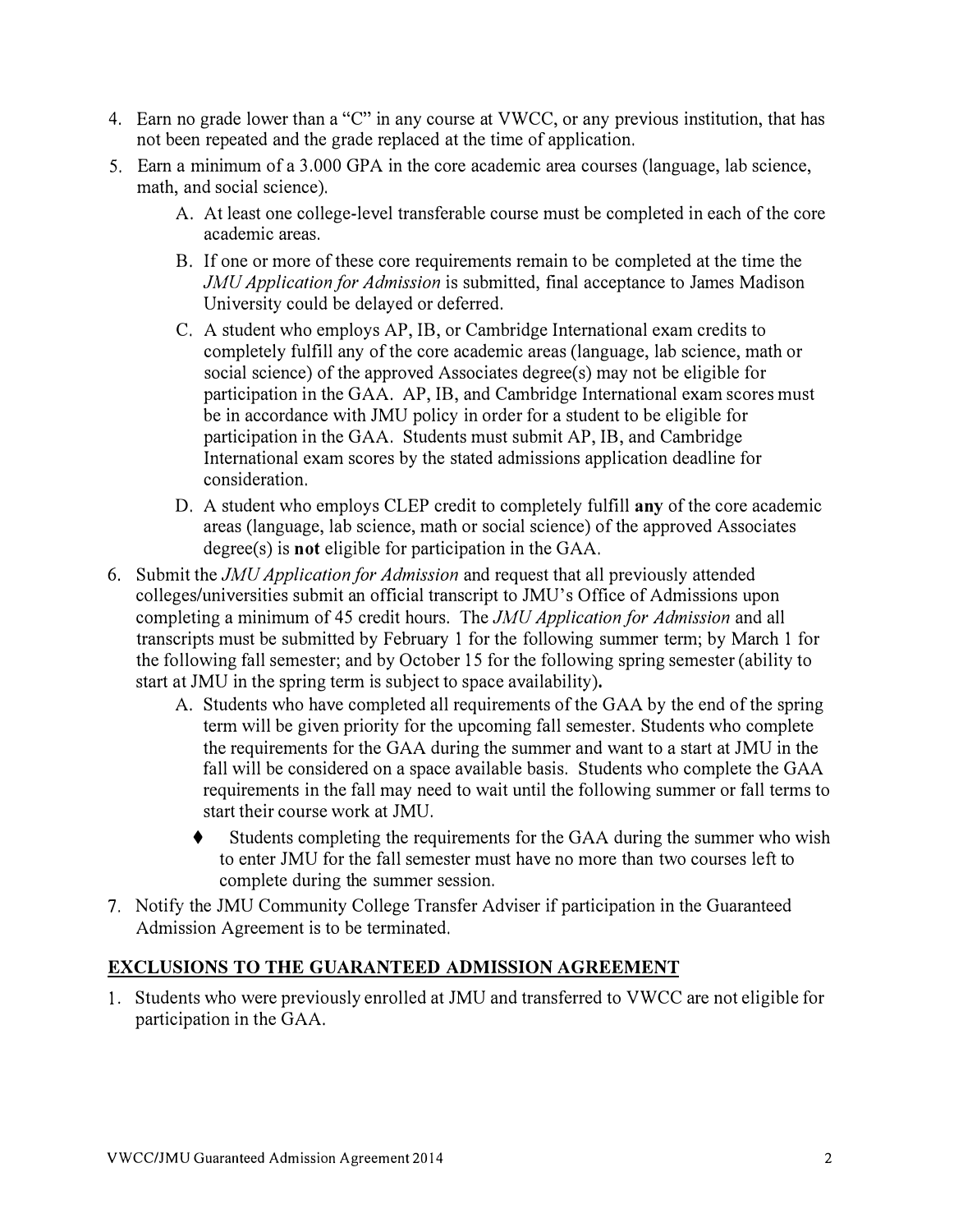- **2. Students who earn the Associate of Arts (A.A.) or Associate of Science (A.S.) Transfer degree concurrently with high school diplomas are not eligible for participation in the GAA. Students must complete at least 24 credit hours at the college or university level after graduating from high school in order to be eligible for the GAA.**
- **3. In accordance with state and federal guidelines, some students may be ineligible to enroll at JMU based on their immigration status. The Office of Admissions reserves the right to request supporting documentation to determine immigration status and eligibility.**
- **4. JMU reserves the right to deny admission or the benefits of this agreement to students who have been suspended, dismissed or expelled for academic or non-academic reasons from any college or those who have been convicted of, pled guilty or no contest to, a felony.**

## **ACCEPTANCE AND APPLICATION OF TRANSFER CREDIT**

**A Guaranteed Admission Agreement (GAA) student enrolled in a university parallel program at VWCC who meets JMU's transfer admissions requirements and completes all requirements for an Associate of Arts (A.A.) or Associate of Science (A.S.) degree may enroll at James Madison University and may expect the following:** 

- **1. All courses accepted by JMU will be applied to the attainment of the baccalaureate degree.**
- **2. Acceptance of all transferable credits earned from the associate degree program from VWCC and, therefore, acceptance with junior standing.** 
	- **♦ For graduation with the baccalaureate degree, all JMU students must have a minimum of 120 earned credit hours accepted by JMU.**
	- **IMU** cannot guarantee that the student will be able to complete all requirements **for graduation within the 120-credit hour minimum required for graduation at JMU.**
	- **♦ The student will be informed by JMU at the time the program of study is approved for his or her major if there are any course requirements that would require credit hours beyond the 120-credit hour minimum needed for graduation.**
- **3. Completion of the Associate of Arts (A.A.) or Associate of Science (A.S.) degree will satisfy all General Education requirements at JMU.**
- **4. Credit awarded by VWCC for AP, IB and Cambridge International examination scores will be reevaluated by JMU. Credit is not guaranteed for these sources; credit will be granted only if AP, IB, and Cambridge International examination scores meet established JMU criteria. Since JMU transfers credit on a course-by-course basis, credit not accepted by JMU will not transfer.**
- **5. JMU does not evaluate, or grant credit for, CLEP examinations. A student who employs CLEP credit to completely fulfill any of the core academic areas (language, lab science, math or social science) of the approved Associates degree( s) is not eligible for participation in the GAA.**
- **6. VWCC students may select the JMU undergraduate catalog in effect at the time of enrollment in the Guaranteed Admission Agreement and may continue with the degree requirements as specified in this catalog for up to five academic years. If the transfer to JMU is not made within five years then the student will follow the JMU undergraduate catalog in effect at the time of transfer to JMU.**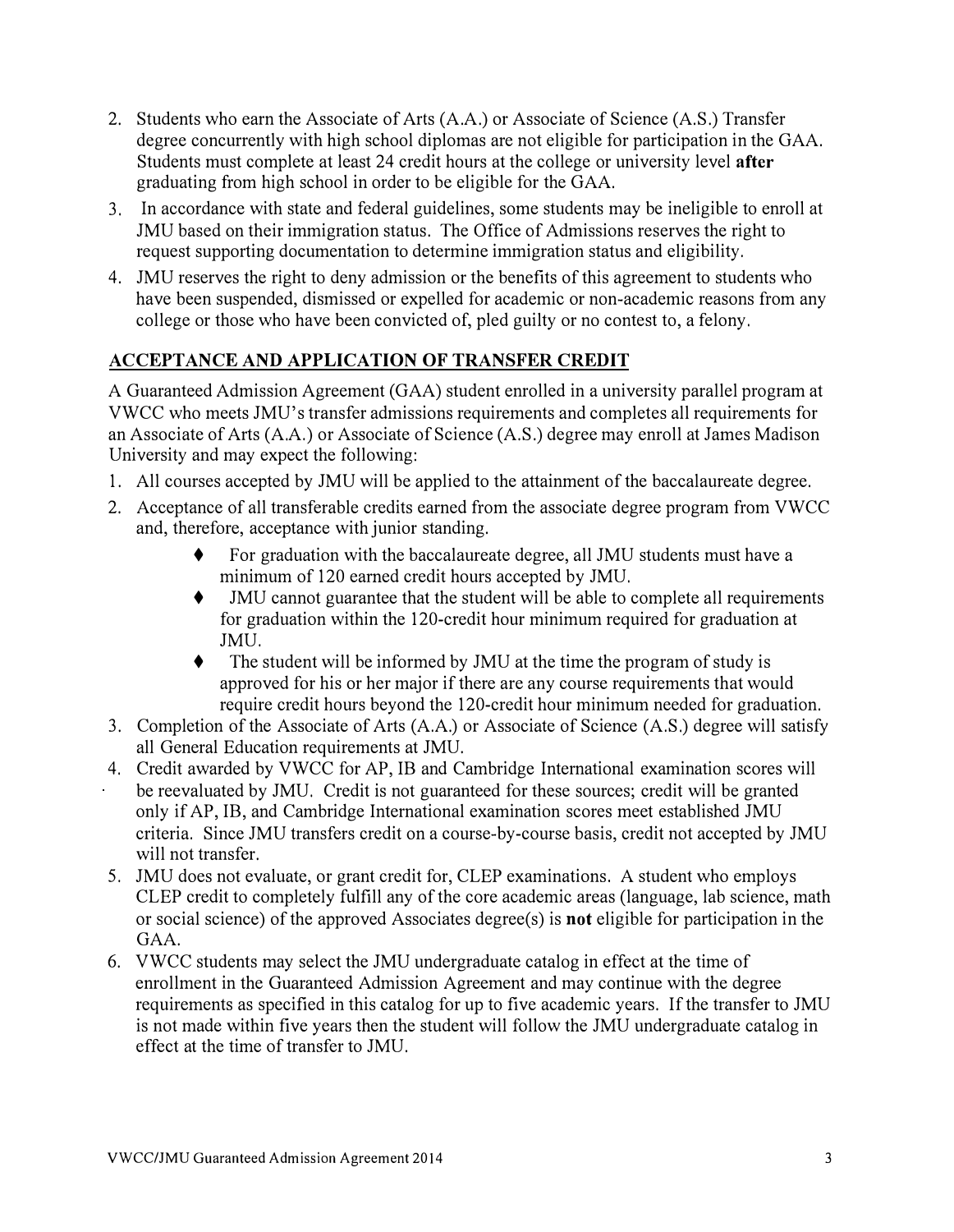### **ADMISSION TO JMU COLLEGES AND ACADEMIC UNITS**

**1. Acceptance in some colleges and academic units at JMU is competitive; acceptance into JMU does not imply admission to these programs without further acceptance by the college or academic unit offering the program. Students participating in this admission agreement should follow all special college and/or academic unit application procedures and deadlines, as well as grade point requirements listed in the JMU catalog and supplied by the academic unit for native JMU students.** 

### **,RESPONSIBILITIES OF VWCC**

**VWCC will:** 

- **1. Disseminate accurate information to VWCC transfer program students regarding the general conditions of this guaranteed admission agreement. Those provisions include the conditions for guaranteed acceptance to JMU and notification that acceptance to the university does not guarantee acceptance to any particular major program of study.**
- **2. Provide academic advising services to assist VWCC students in choosing courses that will best prepare them for their intended major at JMU. The VWCC Student Services Division will train faculty advisers to provide appropriate and accurate advising services related to students' plans to apply to JMU.**
- **3. Annually initiate the review and update of any VWCC-produced advising guides or advising sheets.**
- **4. Notify the Vice Provost for Academic Development at JMU when situations arise that warrants VWCC faculty and JMU faculty interaction to address advising or curricular issues.**
- **5. Collaborate with JMU to promote the guaranteed admission agreement among prospective and current VWCC students.**

### **RESPONSIBILITIES OF JMU**

**JMU will:** 

- **1. Provide VWCC with course equivalent information regarding VWCC courses and JMU equivalent courses. An annual review will be conducted to insure that this information is shared with VWCC on a timely basis.**
- **2. Disseminate accurate information to prospective transfer students regarding the general conditions of this guaranteed admission agreement. Those provisions include the conditions for guaranteed acceptance to JMU and notification that acceptance to the university does not guarantee acceptance to any particular major program of study.**
- **3. Provide academic advising services to GAA students during the term prior to transfer to assist these students in making a smooth transition from VWCC to JMU.**
- **4. Annually initiate the review and update of any JMU-produced advising guides or advising sheets.**
- **5. Notify the appropriate individual at VWCC when situations arise that warrant VWCC faculty and JMU faculty interaction to address advising or curricular issues.**
- **6. Collaborate with VWCC to promote the guaranteed admission agreement among prospective and current VWCC students.**